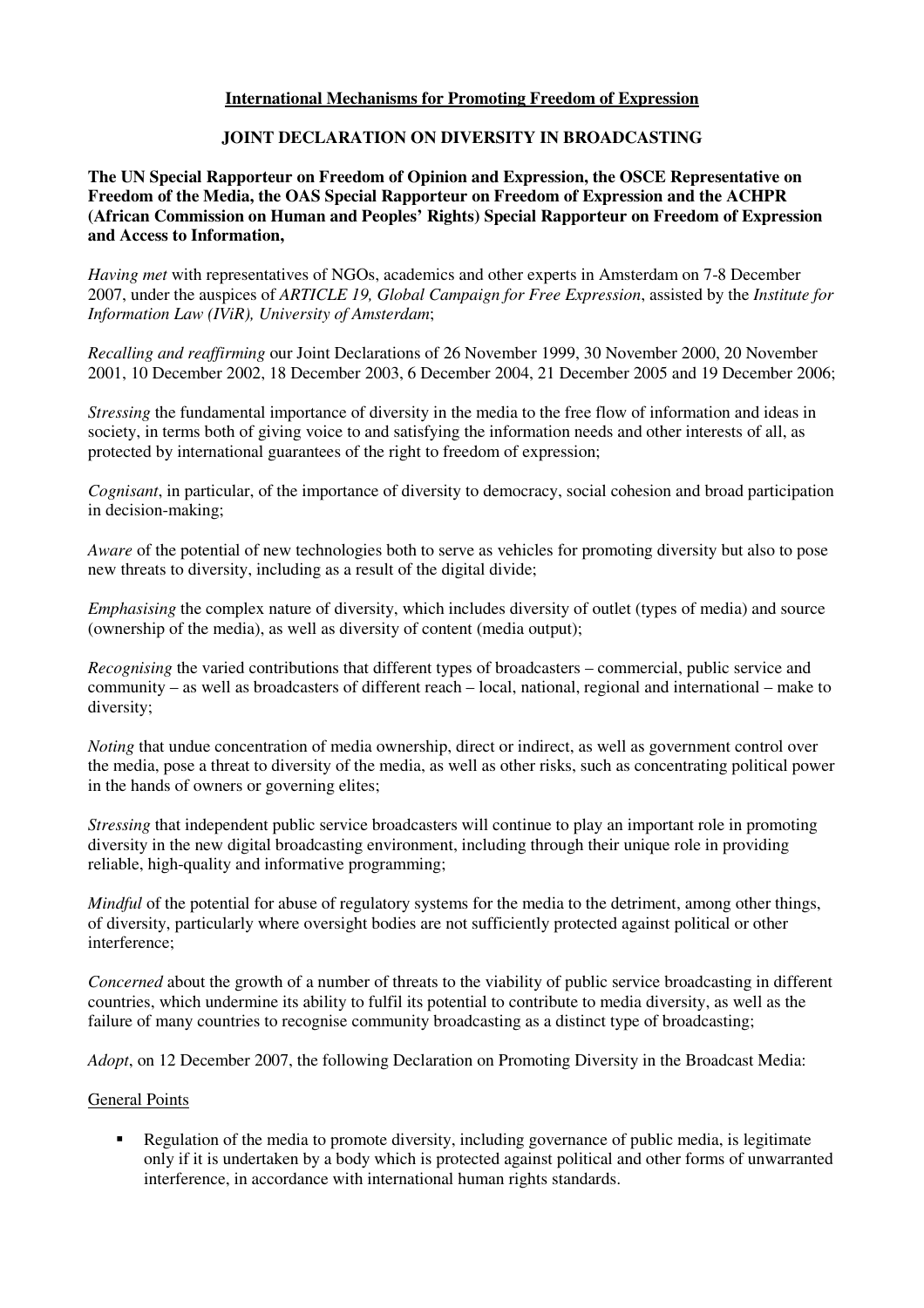- Broad public education and other efforts should be undertaken to promote media literacy and to ensure that all members of society can understand and take advantage of new technologies with a view to bridging the digital divide.
- **Transparency should be a hallmark of public policy efforts in the area of broadcasting. This should** apply to regulation, ownership, public subsidy schemes and other policy initiatives.
- Low-cost technologies that are widely accessible should be promoted with a view to ensuing broad access to new communications platforms. Technological solutions to traditional problems of access – including in relation to hearing or visual disabilities – should be explored and promoted.
- Measures should be put in place to ensure that government advertising is not used as a vehicle for political interference in the media.

## On Diversity of Outlet

- Sufficient 'space' should be allocated to broadcasting uses on different communications platforms to ensure that, as a whole, the public is able to receive a range of diverse broadcasting services. In terms of terrestrial dissemination, whether analogue or digital, this implies an appropriate allocation of frequencies for broadcasting uses.
- Different types of broadcasters commercial, public service and community should be able to operate on, and have equitable access to, all available distribution platforms. Specific measures to promote diversity may include reservation of adequate frequencies for different types of broadcasters, must-carry rules, a requirement that both distribution and reception technologies are complementary and/or interoperable, including across national frontiers, and non-discriminatory access to support services, such as electronic programme guides.
- Consideration of the impact on access to the media, and on different types of broadcasters, should be taken into account in planning for a transition from analogue to digital broadcasting. This requires a clear plan for switchover that promotes, rather than limits, public interest broadcasting. Measures should be taken to ensure that digital transition costs do not limit the ability of community broadcasters to operate. Where appropriate, consideration should be given to reserving part of the spectrum for analogue radio broadcasting for the medium-term. At least part of the spectrum released through the 'digital dividend' should be reserved for broadcasting uses.
- The least intrusive effective system for the administration of broadcasting to promote diversity should become used, taking into account reductions in the problem of scarcity. Licensing, justified by reference to the airwaves as a limited public resource, is not legitimate for Internet broadcasting.
- Special measures are needed to protect and preserve public service broadcasting in the new broadcasting environment. The mandate of public service broadcasters should be clearly set out in law and include, among other things, contributing to diversity, which should go beyond offering different types of programming and include giving voice to, and serving the information needs and interests of, all sectors of society. Innovative funding mechanisms for public service broadcasting should be explored which are sufficient to enable it to deliver its public service mandate, which are guaranteed in advance on a multi-year basis, and which are indexed against inflation.
- Community broadcasting should be explicitly recognised in law as a distinct form of broadcasting, should benefit from fair and simple licensing procedures, should not have to meet stringent technological or other licence criteria, should benefit from concessionary licence fees and should have access to advertising.

#### On Diversity of Source

In recognition of the particular importance of media diversity to democracy, special measures, including anti-monopoly rules, should be put in place to prevent undue concentration of media or